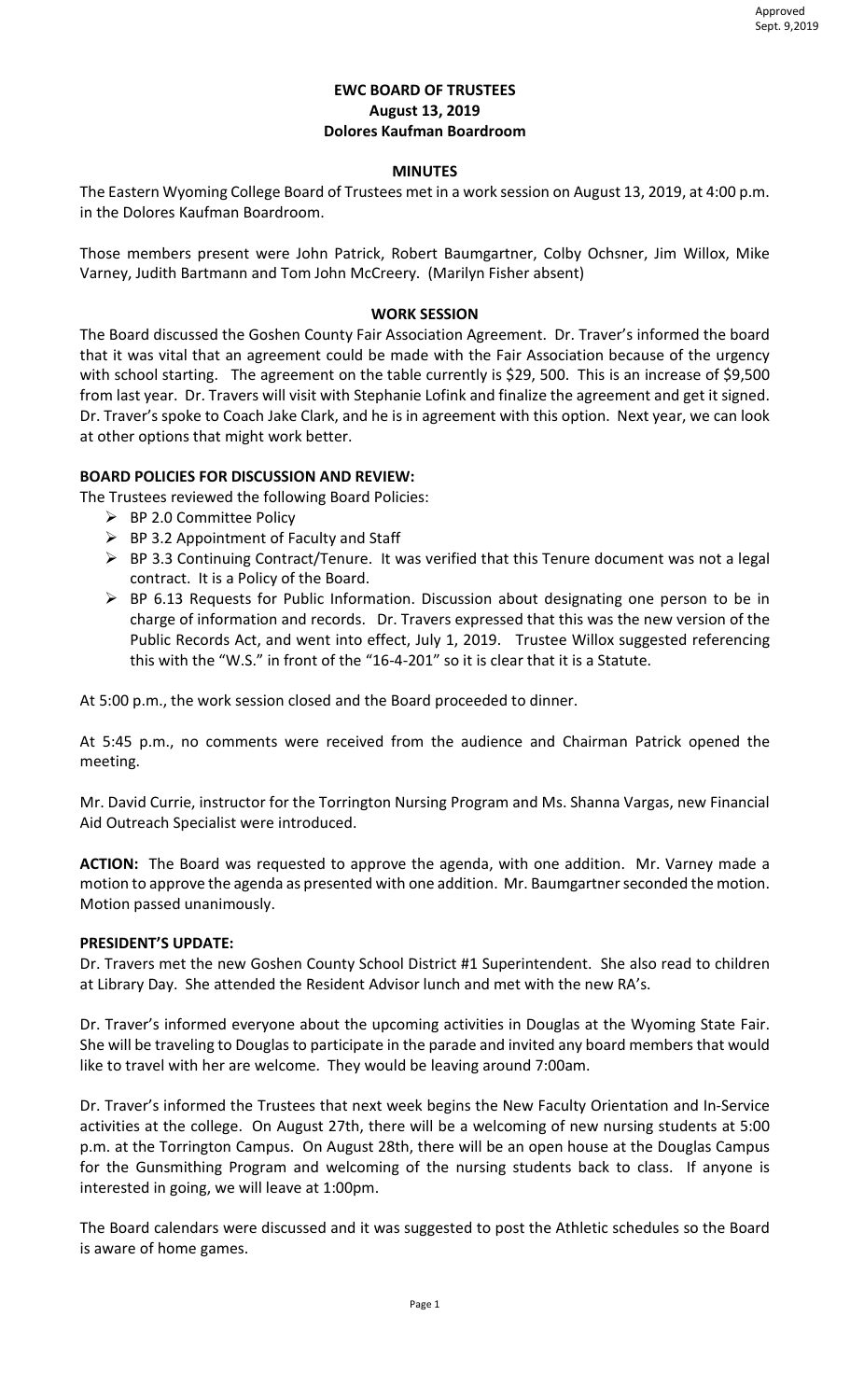The upcoming listening sessions were discussed. This will coincide with the strategic plans and will help the college understand what community needs are and what they are interested in. Tami and Dr. Travers will get the plan finalized and will report back to the Board when organized.

The Dynamic Campus representatives will be at the college Wednesday to present their findings.

# **ACTION ITEMS:**

**ACTION:** The Board considered the consent agenda, which included the minutes from the July 9, 2019, meeting. Mr. McCreery made a motion to approve the consent agenda. Mr. Ochsner seconded the motion. Motion passed unanimously.

**ACTION**: Mr. Wilkes presented the financial report. Mr. Baumgartner made a motion to approve the financial report, as presented. Dr. Bartmann seconded the motion. Motion passed unanimously.

**ACTION:** Mr. Varney made a motion to approve the template for Concurrent and Dual Memorandum of Understanding. Mr. Baumgartner seconded the motion with the understanding that changes will be made to the template for next year. Motion passed unanimously.

**ACTION:** Mr. McCreery made a motion to approve the Agreement between Eastern Wyoming College and Torrington Community Hospital (Banner Health) Display Sign Lease. Dr. Bartmann seconded the motion. Motion passed unanimously.

### **BOARD POLICIES FIRST READING:**

**ACTION:** Mr. Ochsner made a motion to accept the First Reading revisions on Board Policy 1.7 Complaint or Formal Grievance Policy. Mr. Baumgartner seconded the motion. Motion passed unanimously. Comment was made by Chair Patrick regarding the Admin. Rule 1.7.2 in paragraph 1. Change time period to 40 days.

**ACTION:** Mr. McCreery made a motion to approve the First Reading revisions to Board Policy 2.1 Dean of Faculty/Student Services. Dr. Bartmann seconded the motion. Motion passed unanimously with one minor change in the first paragraph, grammatical change of "and is".

**ACTION:** Mr. Varney made a motion to approve on First Reading revisions to Board Policy 6.8 Procurement Card Policy. Mr. Ochsner seconded the motion. Motion passed unanimously.

**ACTION:** Mr. Baumgartner made a motion to approve the First Reading revisions on Board Policy 2.16 College Budget. Dr. Bartmann seconded the motion. Motion passed unanimously.

#### **PERSONNEL:**

**ACTION:** Mr. McCreery made a motion to approve the appointment of Ms. Callie Allred to the position of College & Career Readiness Center Director. Mr. Varney seconded the motion. Motion passed unanimously.

**ACTION:** Mr. Ochsner made a motion to approve the appointment of Ms. Katherine Brigham to the position of Cosmetology Instructor. Mr. Baumgartner seconded the motion. Motion passed unanimously.

**ACTION:** Dr. Bartmann made a motion to approve the appointment of Dr. Debra Ochsner to the position of Dean of Faculty/Student Services. Mr. Varney seconded the motion. Motion passed unanimously. Mr. Ochsner informed the Board that Dr. Ochsner is only a  $2^{nd}$  cousin to him and there would be no conflict of interest.

**ACTION:** Mr. McCreery made a motion to approve the appointment of Ms. Shanna Vargas to the position of Financial Aid/Outreach Specialist. Mr. Varney seconded the motion. Motion passed unanimously.

#### **ADDITIONAL AGENDA ITEM:**

A resignation letter, dated August 7, 2019, was submitted by Trustee Marilyn Fisher. She currently held the position of Vice Chair of the Board of Trustees. Ms. Fisher is moving to Lander. An advertisement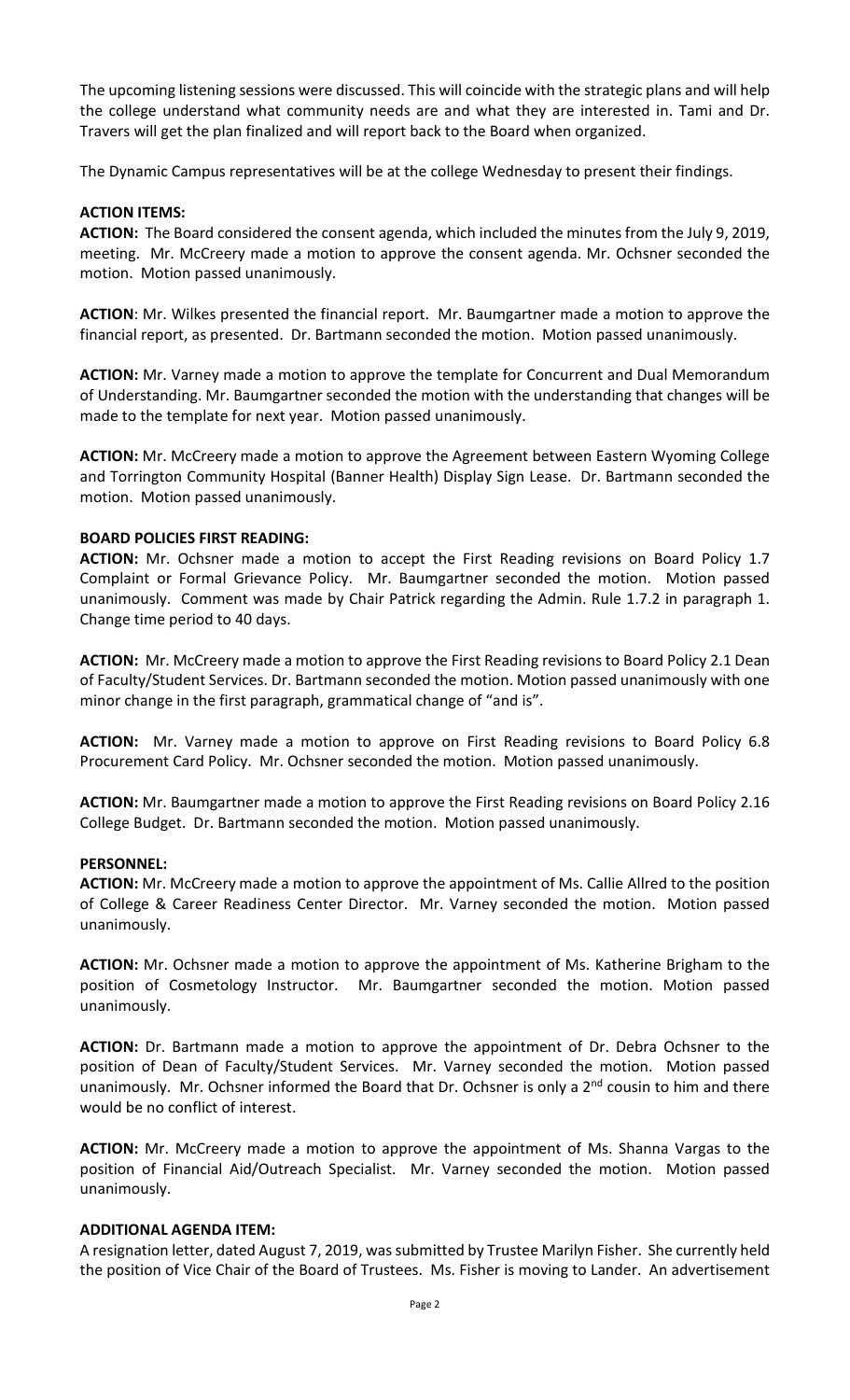to elect a new Trustee will begin and applications will be accepted from the Torrington District elector area. Until the new election takes place, the current districts for Board members will still be in place. After the next election period, all positions will be At-large. Mr. Varney made a motion with regret to accept Marilyn Fisher's resignation from the Board of Trustees. Mr. Ochsner seconded the motion. Motion passed unanimously.

A 30-day advertisement window will end on September 11, 2019. Attorney Evans stated that a decision can take place any time in the 30 days, it just can't go beyond the 30-day period. Applications will be accepted through Sept.  $5<sup>th</sup>$ . At a Special Board meeting on September  $6<sup>th</sup>$  at 3:00pm, the Board will decide which candidates they would like to interview. On September 10, 2019, in a work session, the Board will interview three candidates and ultimately select one.

The Board discussed the need to replace Marilyn Fisher as the Vice Chairman and elect a new Vice Chairman. An open ballot was issued and Dr. Judith Bartmann was selected to be the new Vice Chairman, with a 4-2 result between Dr. Bartmann and Mr. Baumgartner.

Ms. Fisher was also a member of the Wyoming Association of Community College Trustees. Dr. Bartmann will remain a member and Mr. Varney will be the second member.

# **DEPARTMENT UPDATES:**

Updates were provided by Academic Services, Student Services, College Relations, Construction Projects and Major Maintenance, and the Douglas Campus.

Mr. Humphrey reported on the Student Services which included Radius, Acalog, and Dr. Ochsner on emotional support animals.

Dr. Edmunds presented the Adult Education and Literacy Program 2018-2019 End of Year Report from Ms. Diane McQueen and Ms. Suzey Delger reported on the EWC Nursing Program Review.

Mr. Hansen presented updates from the Institutional Development Office to include Blockchain information, the Goshen Irrigation District community meetings, Foundation Involvement, and Booster Club support.

Ms. Afdahl reported on College Relations to include the upcoming 3<sup>rd</sup> Thursday event downtown and the wonderful support of the Volleyball players at this event. Ms. Afdahl and Ms. Delger also informed the Board of a gun that was custom made and donated by Weatherby, Inc. with the EWC logo on it. This gun will be raffled off at the Sagebrush and Roses Event this year.

Mr. Wilkes reported on the ATEC Construction Projects and Major Maintenance around the college.

Dr. Farley reported on the Douglas Campus. Plans are in place to work with guidance counselors on concurrent and dual enrollment; Crook County does not have a coordinator yet. Enrollment is up by 20 students and more students are registering. Currently, there are 12 gunsmithing students. She spoke about the diversity of students enrolled in the gunsmithing program; 1 Female, 4 Veterans, 4 traditional students, 3 retired and coming back (over 62). This is going to be a 2-year program, but we will be having enrollment every year and will eventually have two classes.

# **TRUSTEE TOPICS:**

Mr. Willox spoke about looking at various ways to work together with the school district in Douglas regarding the housing issue. The school district owns some properties. Housing seems to be the biggest restriction in Douglas right now.

**ACTION:** Mr. Varney made a motion to adjourn the regular meeting and move into executive session. Mr. Baumgartner seconded the motion. Motion passed unanimously.

Adjourn meeting at 7:40 pm.